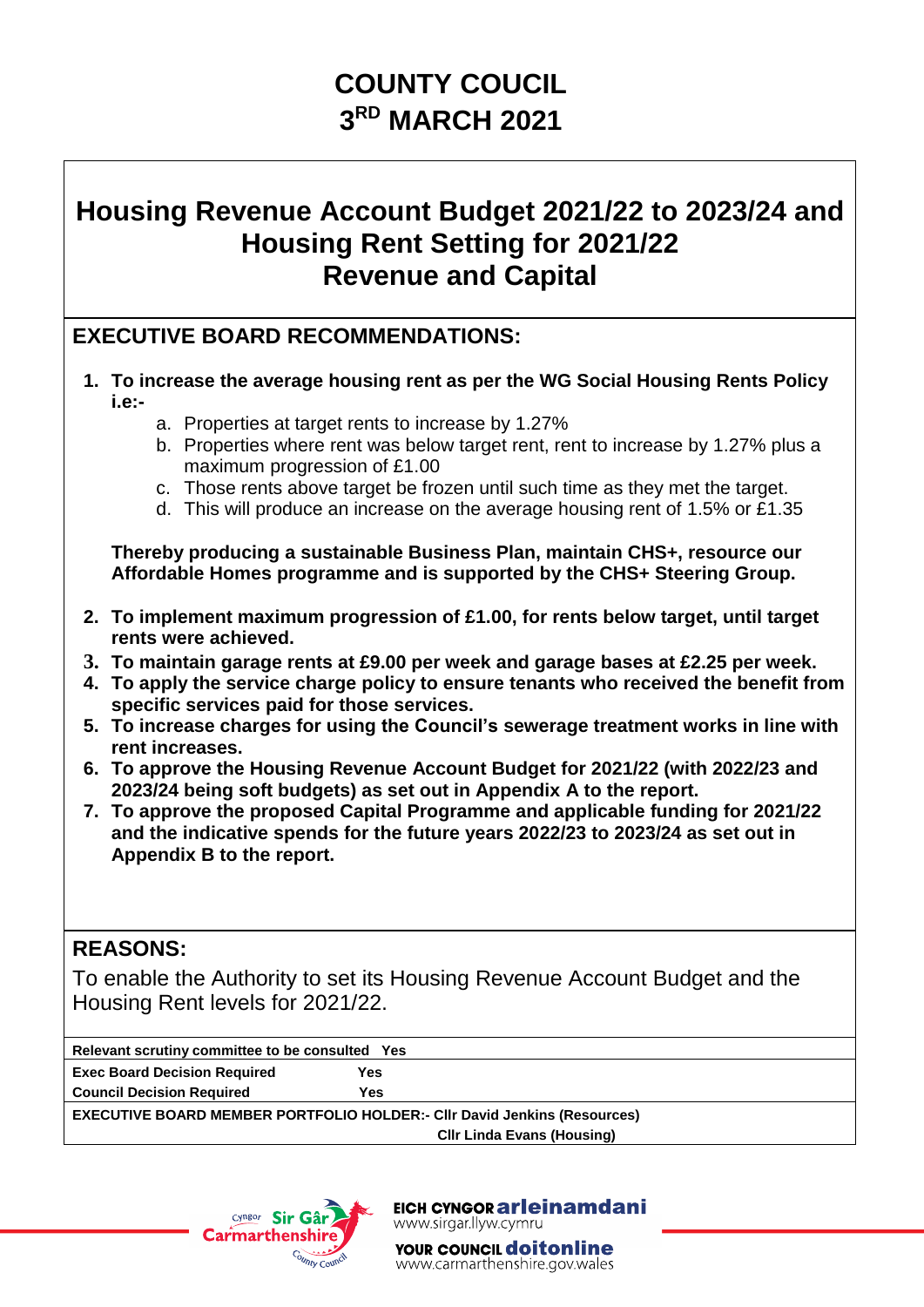| <b>Directorate: Corporate Services</b> | <b>Designations:</b>                  | Tel No's / E Mail Addresses:                         |  |
|----------------------------------------|---------------------------------------|------------------------------------------------------|--|
| <b>Name of Director: Chris Moore</b>   | <b>Director of Corporate Services</b> | 01267 224160                                         |  |
|                                        |                                       | CMoore@carmarthenshire.go<br>v.uk                    |  |
| <b>Report Author: Andrea Thomas</b>    | <b>Group Accountant</b>               | 01267 228742<br>AndThomas@carmarthenshire.<br>qov.uk |  |



EICH CYNGOR arleinamdani<br>www.sirgar.llyw.cymru

**YOUR COUNCIL doitonline**<br>www.carmarthenshire.gov.wales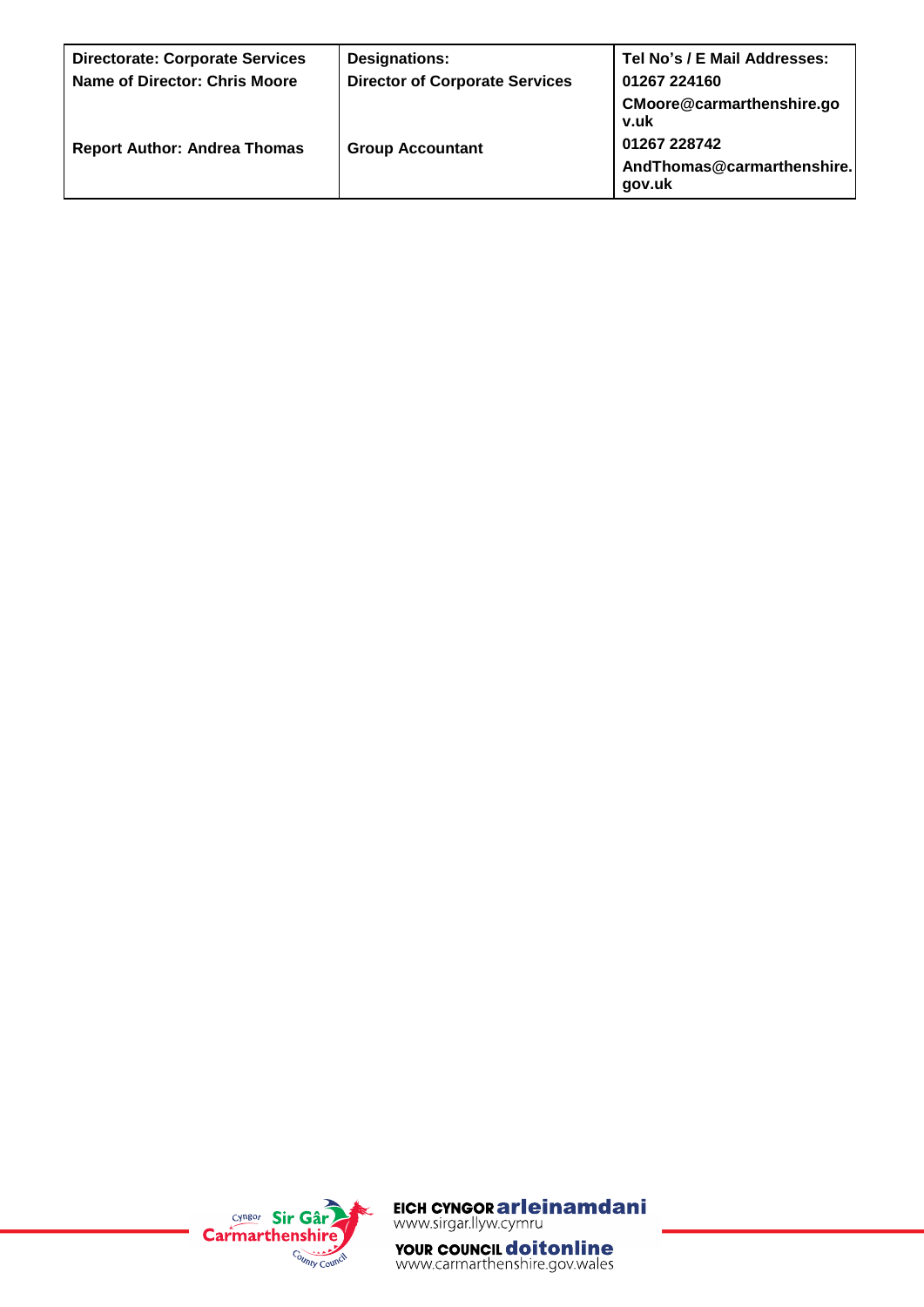## **EXECUTIVE SUMMARY COUNTY COUNCIL 3 RD MARCH 2021**

# **Housing Revenue Account Budget and Housing Rent Setting for 2021/22**

This report has been prepared in conjunction with officers from the Communities Department and brings together the latest proposals for the Revenue and Capital Budgets for the Housing Revenue Account 2021/22 to 2023/24. The report has been presented to the Community Scrutiny Committee on the 2<sup>nd</sup> February 2021 as part of the budget consultation process and the Executive Board will consider any views expressed by that Committee when setting the Budget and Housing Rents for 2021/22.

The report has been prepared reflecting the latest proposals contained in the Housing Revenue Account (HRA) Business Plan, which is the primary financial planning tool for delivering the Carmarthenshire Homes Standard *Plus* (CHS+) for the future. The proposed investment within the current business plan delivered the CHS by 2015 (to those homes where tenants agreed to have work undertaken), provides investment to maintain CHS+ and continues investment for our Affordable Housing Commitment. The report also details how rents will increase for 2021/22.

Appendix A of this report provides the proposed Revenue Account Budget for 2021/24.

Appendix B provides the proposed Capital Programme for 2021/24.

Appendix C provides the minutes of Community Scrutiny held 2nd February 2021

The HRA budget for 2021/24 is being set to reflect:

- Social Housing Rent Policy set by Welsh Government (WG)
- Proposals contained in the Carmarthenshire Homes Standard *Plus* (CHS+)
- Affordable Homes Delivery Plan

**DETAILED REPORT ATTACHED ? YES** 



EICH CYNGOR **ar leinamdani** www.sirgar.llyw.cymru YOUR COUNCIL **doitonline** www.carmarthenshire.gov.wales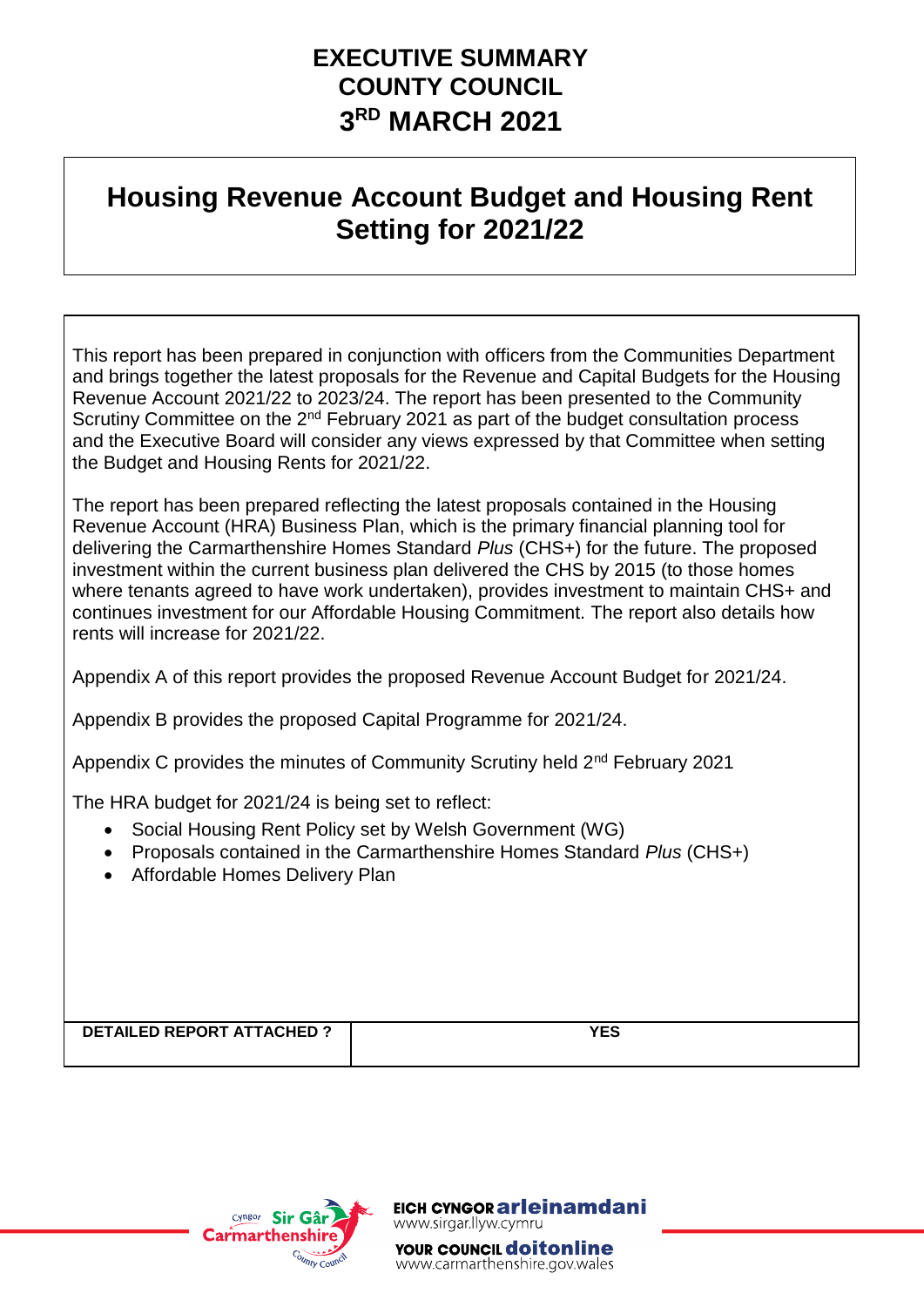## **IMPLICATIONS**

**I confirm that other than those implications which have been agreed with the appropriate Directors / Heads of Service and are referred to in detail below, there are no other implications associated with this report :**

### **Signed: Chris Moore Chris Chris Corporate Services Director of Corporate Services**

| Policy, Crime<br>& Disorder<br>and<br><b>Equalities</b> | Legal       | Finance    | <b>ICT</b>  | <b>Risk</b><br>Management<br><b>Issues</b> | Staffing<br>Implications | Physical<br>Assets |
|---------------------------------------------------------|-------------|------------|-------------|--------------------------------------------|--------------------------|--------------------|
| <b>NONE</b>                                             | <b>NONE</b> | <b>YES</b> | <b>NONE</b> | <b>NONE</b>                                | <b>NONE</b>              | <b>NONE</b>        |

### **FINANCE**

The report details the HRA proposals to be considered by Executive Board. If the proposals are agreed the budget for the HRA will be set for 2021/22 with an expenditure level of £51M. The average rent will increase from £90.11 to £91.46 (1.5% or £1.35).

The proposed Capital Programme will be £37.6M for 2021/22 £37.4M for 2022/23 and £30.6M for 2023/24.

### Physical Assets

The capital programme continues the works to bring the housing properties up to/maintain the Carmarthenshire Home Standard+ as per the 30 year business plan.



EICH CYNGOR **ar leinamdani** www.sirgar.llyw.cymru

YOUR COUNCIL **doitonline** www.carmarthenshire.gov.wales